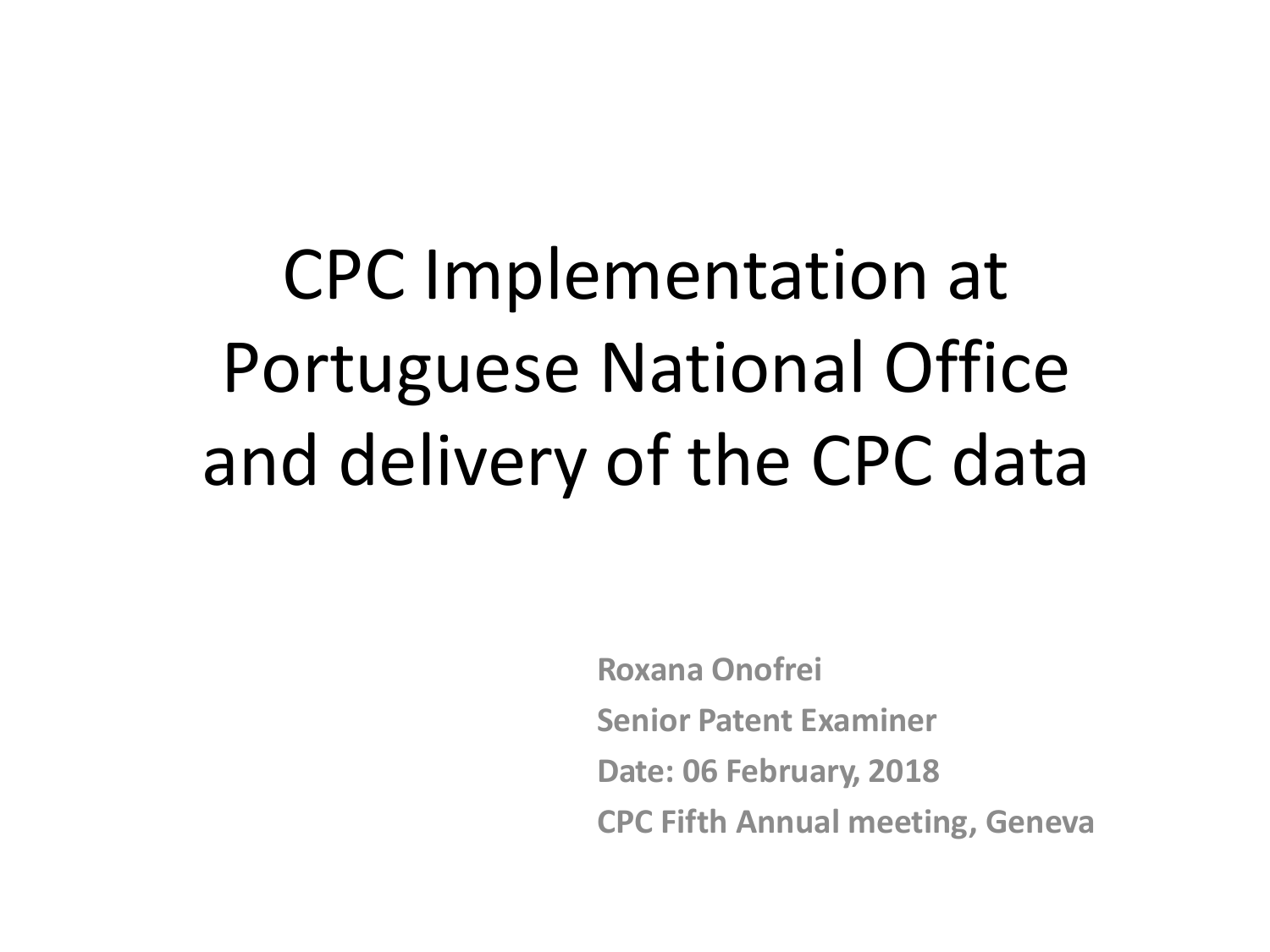# Agenda

- Classification/Search under the CPC
- Quality Assurance process under the CPC
- CPC Training
- CPC Implementation
- CPC data exchange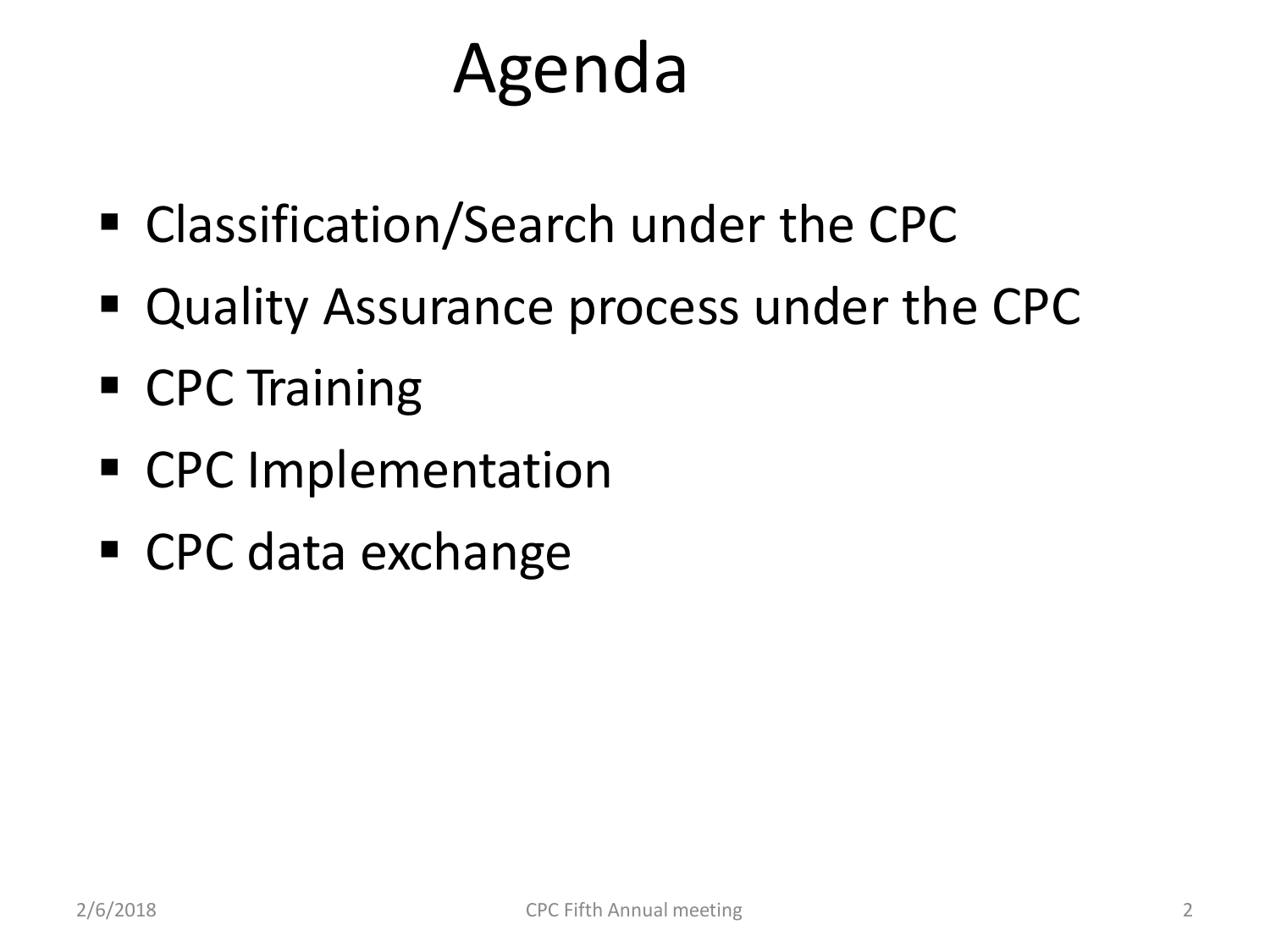# **Classification/Search under the CPC system at Portuguese National Offices**

- What is the classification process at your office under the CPC system?
	- All front files are classified
	- National patent and utility model applications are classified with CPC and IPC
	- The CPC symbols are allocated and send to the INPADOC database but they are not published in our Bulletin
- Does your office use CPC for searching the document(s)?
	- CPC is mandatory for search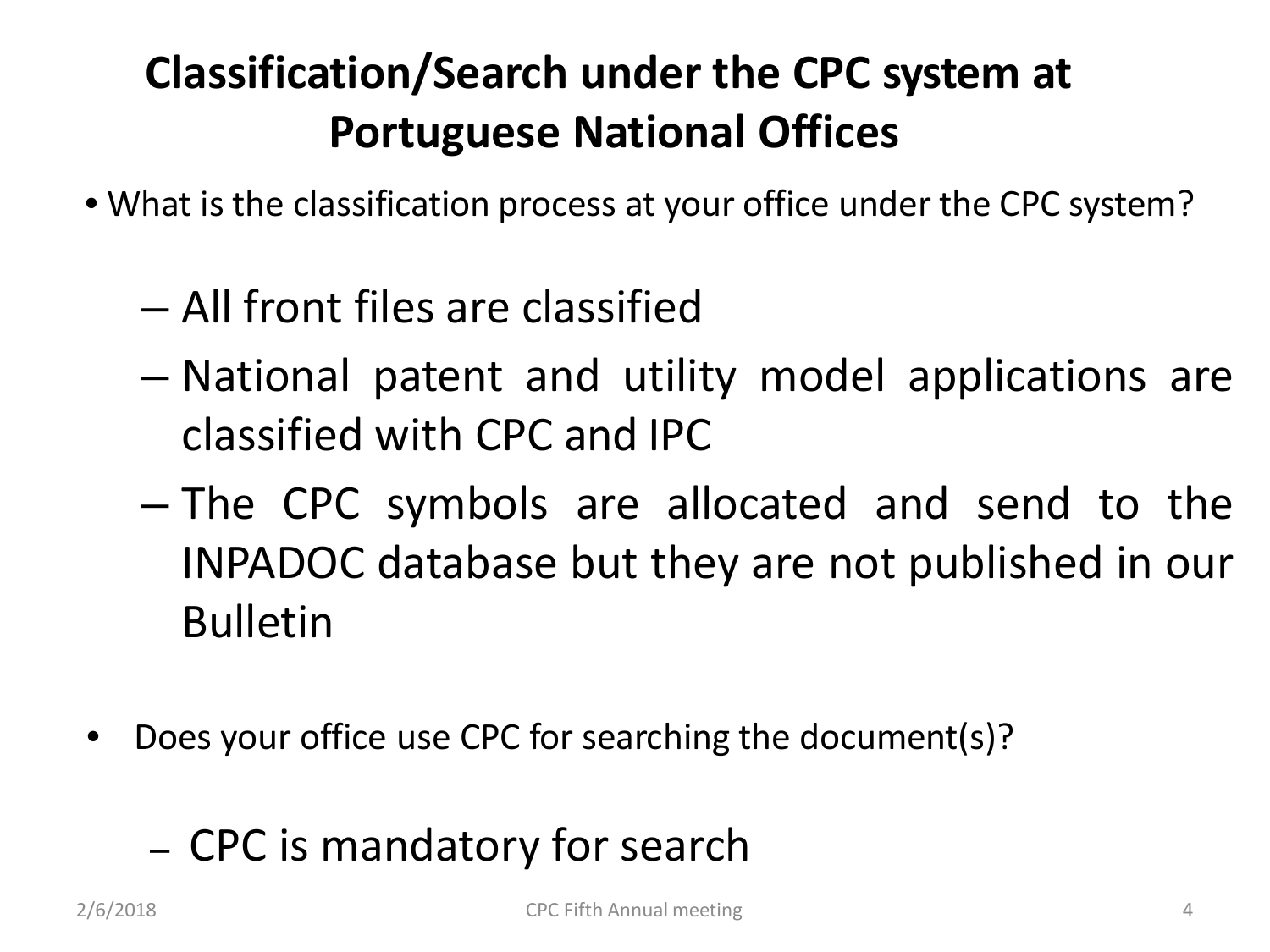## **Quality Assurance Process under the CPC system Portuguese National Offices**

• Does your office have a Quality Assurance process for checking the CPC classification on your documents? If so, please describe.

INPI develops periodic internal audits to its services. These internal audits are made by INPI's internal auditors.

Is checked:

#### •**Classification**

- •All formal examination procedures
- •Search strategy
- $\bullet$ ST14
- •Contents of Written Opinions
- •Decision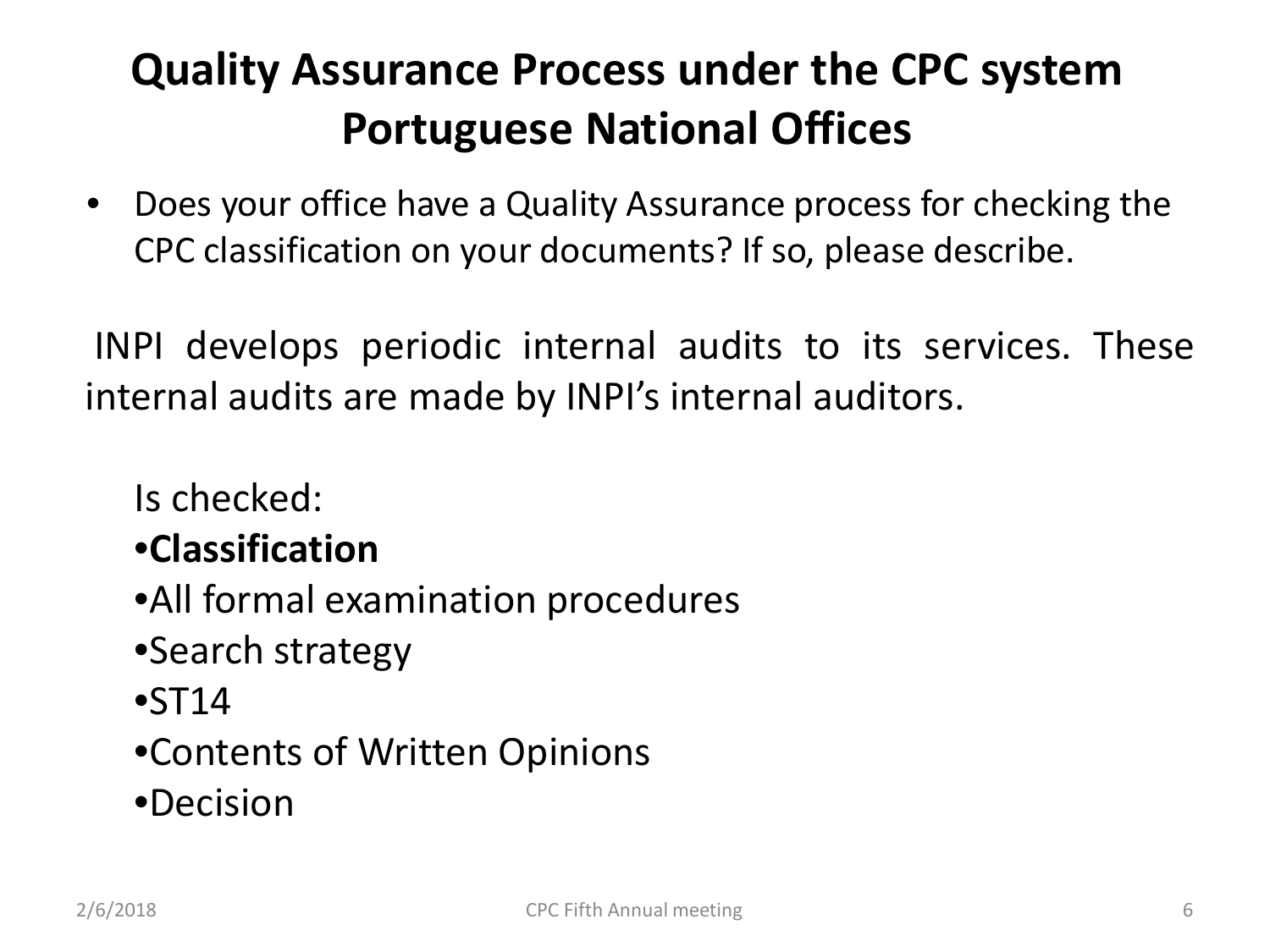## CPC Training

• What type of CPC related training has your office developed?

- Internal training to the newcomers (general and specific technical fields)
- External training for the Portuguese IP Academy (general training)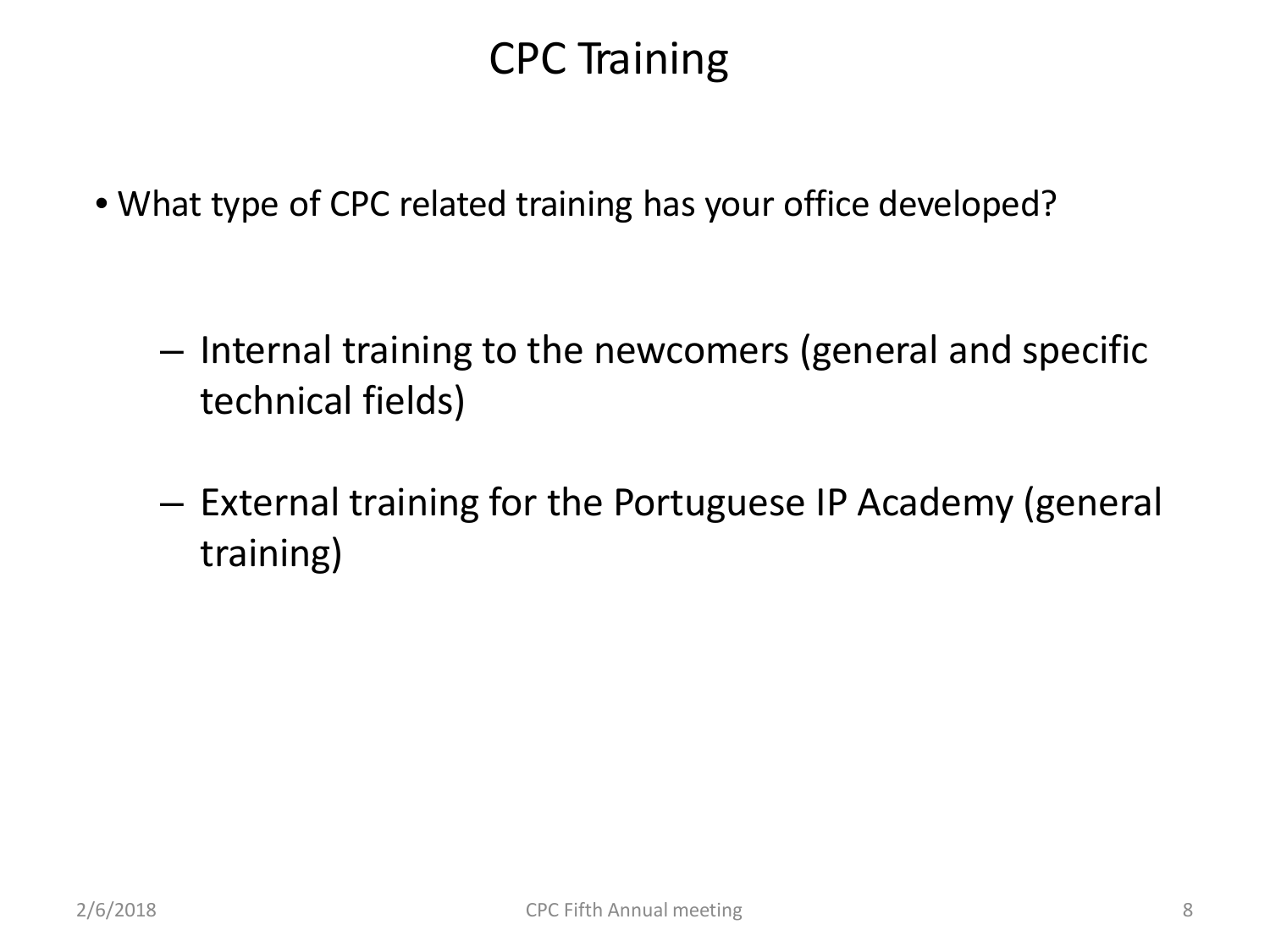## CPC Training

• Does your office need additional CPC related training (general and/or specific technical fields) for classifying/searching documents ? Does your office contact USPTO or EPO for additional CPC related training?

In the framework of P07 program, INPI in collaboration with EPO, has benefited from specific technical training:

- OT04-2017 Water Treatment and Photovoltaic
- OT04-2015 Computer Implemented Invention and Construction Technology

The Portuguese examiners attended CPC E-courses and CPC classroom training ate the EPO.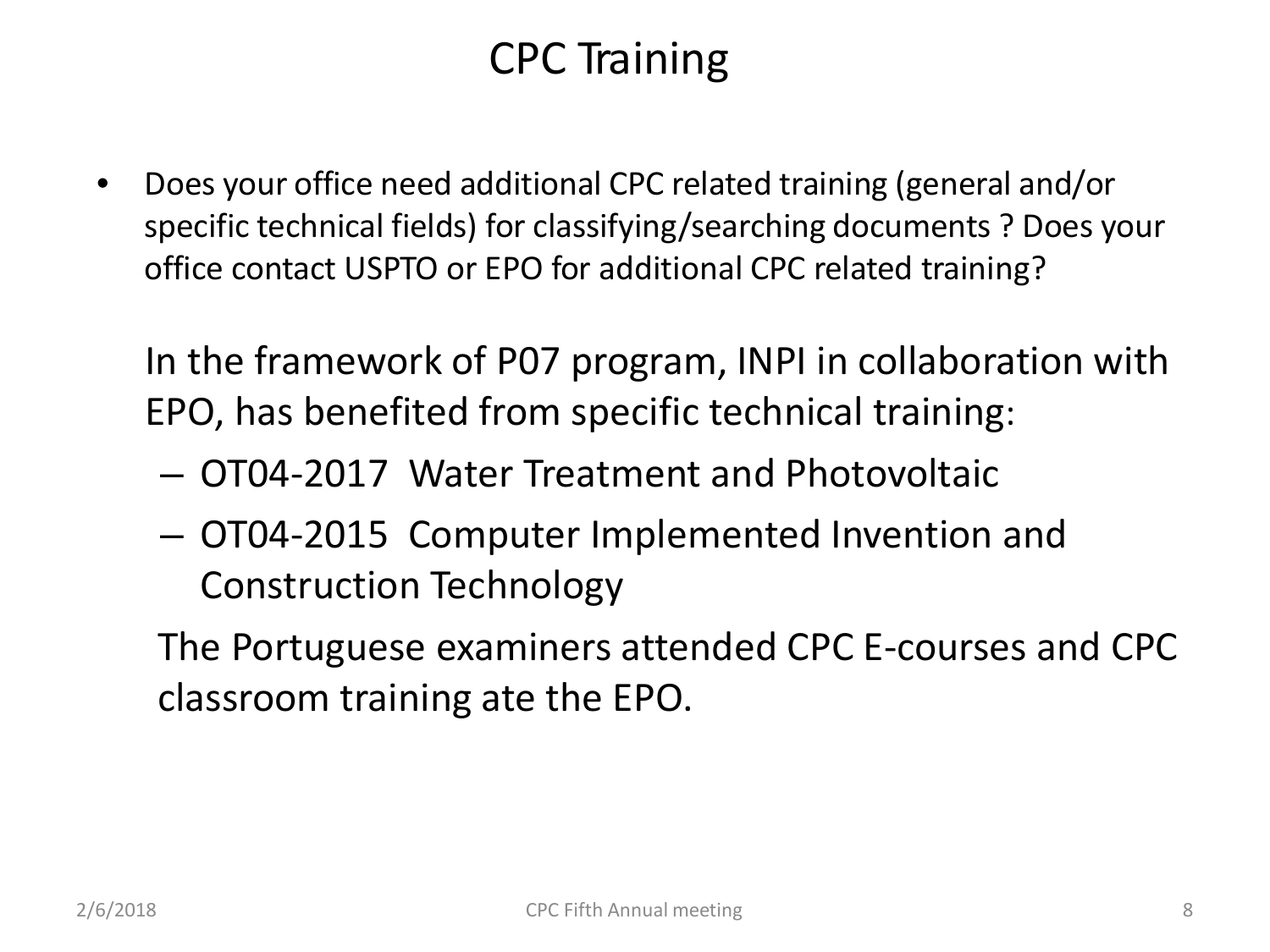#### CPC Implementation

- What challenges did your office experience while implementing the CPC?
- We had to allocate resources to change the Internal IT system
- CPC schemes and definitions are updated and published at least four times per year.
- INPI is updating the CPC scheme in our system as often as possible (almost after every version).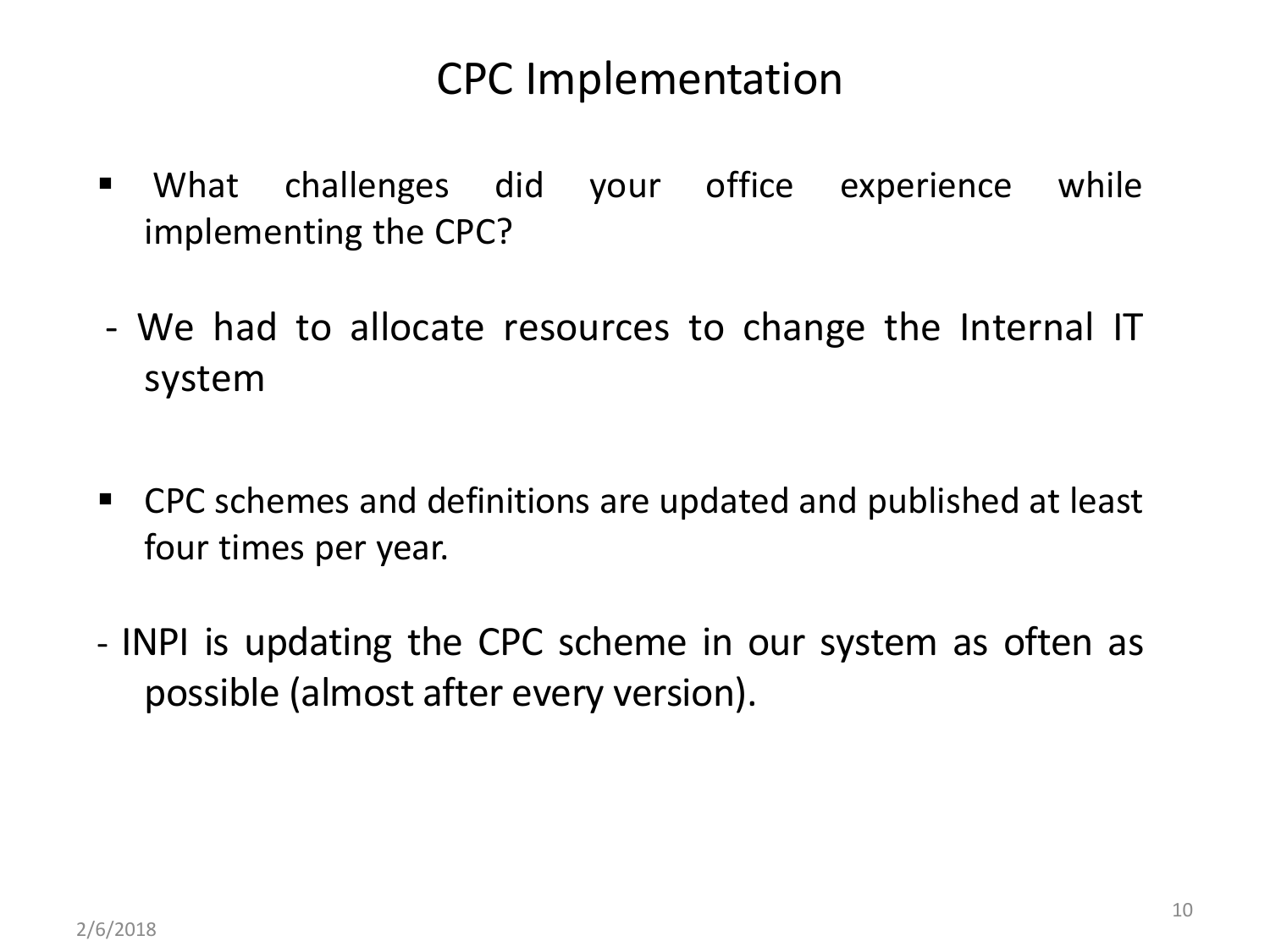#### CPC Implementation

- Does your office plan to do CPC reclassification of the back file documents?
- No
- CPC schemes are published in the English language as the only official language.
	- INPI does not intend to translated the CPC scheme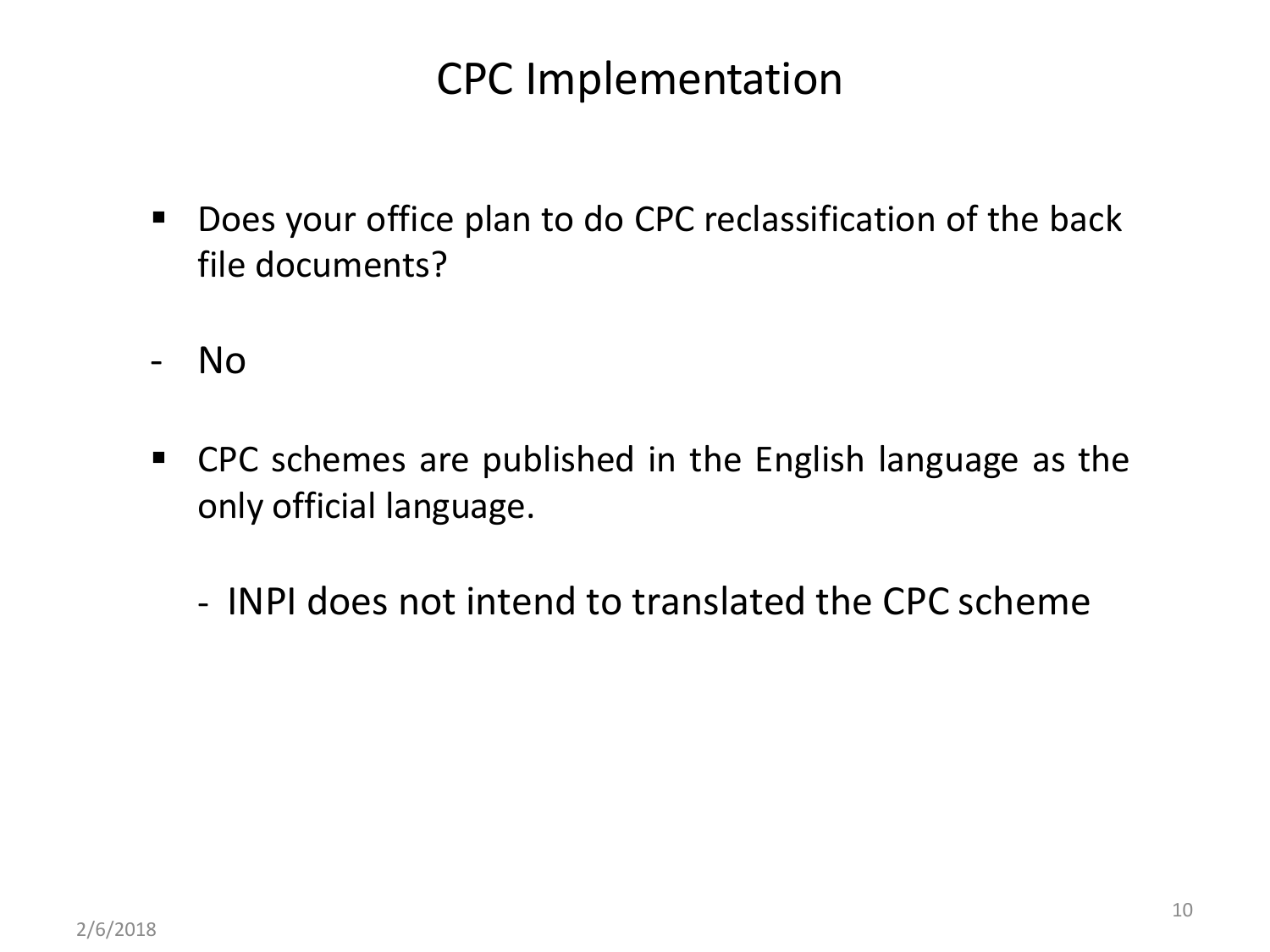#### CPC Data Exchange

- How does your office exchange CPC data to and from the USPTO or the EPO? For the front file(s)?
- INPI is sending all his front files to the EPO data base, every month
- What types of issues does your office have while exchanging the CPC data? Please provide explanation.
- INPI started to allocated CPC symbols in 2015
- We had some problems exchanging all data with EPO, for a certain period of time. But now every thing is working well.
- Starting 2017 the CPC symbols allocated by the INPI appears in Espacenet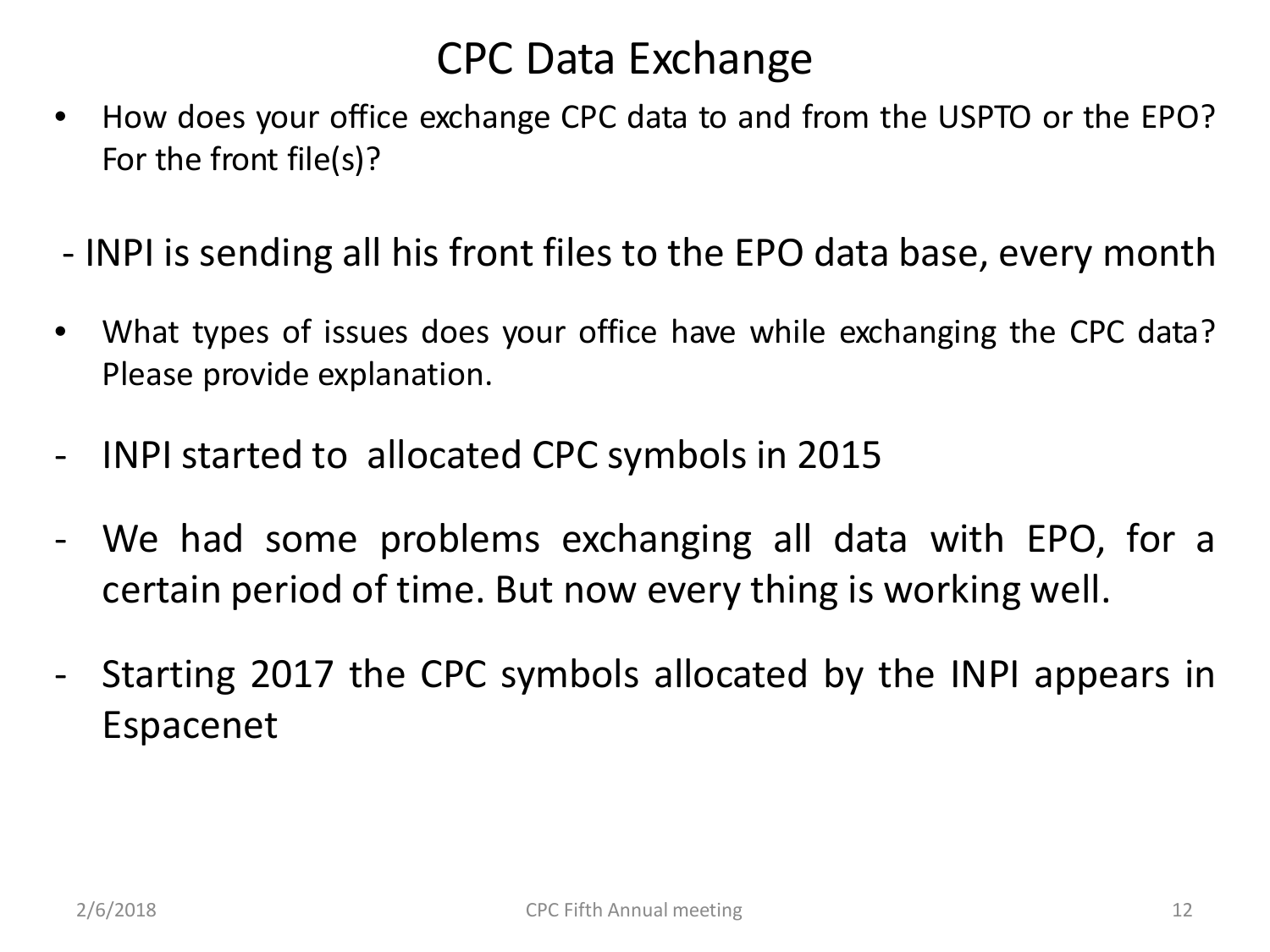| <exchange-document country="PT" status="C"></exchange-document> |
|-----------------------------------------------------------------|
| <blbliographic-data></blbliographic-data>                       |
| <publication-reference></publication-reference>                 |
| <document-id></document-id>                                     |
| <country>PT</country>                                           |
| <doc-number>11311</doc-number>                                  |
| <kind>U</kind>                                                  |
| <date>20161125</date>                                           |
|                                                                 |
|                                                                 |
| <classifications-ipcr></classifications-ipcr>                   |
| <classification-ipcr sequence="1"></classification-ipcr>        |
| <ipc-version-indicator></ipc-version-indicator>                 |
| $\langle date \rangle 20060101 \langle date \rangle$            |
|                                                                 |
| <section>A</section>                                            |
| <class>61</class>                                               |
| <subclass>F</subclass>                                          |
| <main-group>6</main-group>                                      |
| <subgroup>00</subgroup>                                         |
| <level>A</level>                                                |
| <actiondate>20161026</actiondate>                               |
| <orre>B</orre>                                                  |
| <source/> H                                                     |
| <office>PT</office>                                             |
|                                                                 |
|                                                                 |
| <classifications-cpcr></classifications-cpcr>                   |
| <classification-cpcr sequence="1"></classification-cpcr>        |
| <cpc-version-indicator></cpc-version-indicator>                 |
| <date>20151201</date>                                           |
|                                                                 |
| <section>A</section>                                            |
| <class>61</class>                                               |
| <subclass>F</subclass>                                          |
| <main-group>6</main-group>                                      |
| <subgroup>00<br/><math>\langle</math>/subgroup&gt;</subgroup>   |
| <symbol-position>F</symbol-position>                            |
| <classification-value>I</classification-value>                  |
| <classification-status>B</classification-status>                |
| <classification-data-source>H</classification-data-source>      |
| <generating-office>PT</generating-office>                       |
| <action-date></action-date>                                     |
| <date>20161026</date>                                           |
|                                                                 |
|                                                                 |
| $\langle$ /classifications-cncr $\rangle$                       |

 $\mathbf{u} = \mathbf{v}$ 

 $n...$ 

## XLM with CPC Information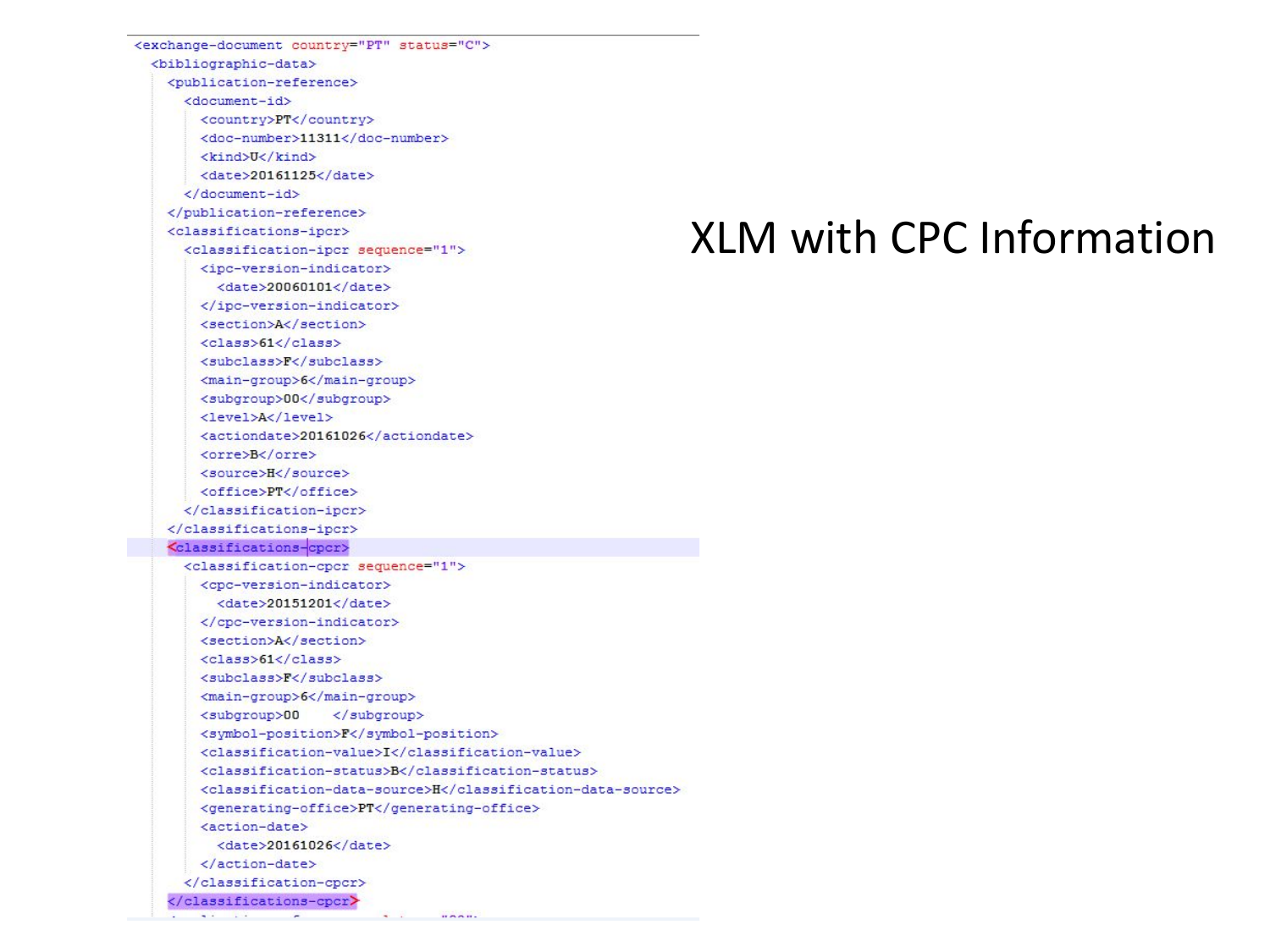#### Portuguese documents with CPC

| Quick help<br>$\overline{\phantom{a}}$                                                                                                                                          | Approximately 333 results found in the Worldwide database for:<br>pt as the publication number AND pt as the priority number AND 2017 as the publication date |                                                                                                                              |                                                                                                    |                                                           |                                |                                                                         | 1                                   |  |
|---------------------------------------------------------------------------------------------------------------------------------------------------------------------------------|---------------------------------------------------------------------------------------------------------------------------------------------------------------|------------------------------------------------------------------------------------------------------------------------------|----------------------------------------------------------------------------------------------------|-----------------------------------------------------------|--------------------------------|-------------------------------------------------------------------------|-------------------------------------|--|
| → Can I subscribe to an RSS feed<br>of the result list?<br>→ What does the RSS reader do                                                                                        |                                                                                                                                                               | Sort by  <br>Publication date                                                                                                | Sort order   Descending                                                                            | Sort                                                      |                                |                                                                         |                                     |  |
| with the result list?<br>→ Can I export my result list?<br>$\rightarrow$ What happens if I click on                                                                             |                                                                                                                                                               |                                                                                                                              | 1. MEIO PROTETOR PARA MEIOS DE CULTURA DE BASE GELIFICANTE                                         |                                                           |                                |                                                                         |                                     |  |
| "Download covers"?<br>$+$ Why is the number of results<br>sometimes only approximate?<br>$+$ Why is the list limited to 500<br>results?<br>+ Can I deactivate the highlighting? | ★                                                                                                                                                             | Inventor:<br><b>BRUNO LOUREIRO [PT]</b><br><b>FERNANDA MARIA</b><br><b>MADALENO REI TOMÁS</b><br><b>LEAL SANTOS [PT]</b>     | Applicant:<br>UNIV DE TRÁS-OS-MONTES E<br>ALTO DOURO [PT]                                          | CPC:<br>A01H4/00<br>C12N5/00                              | IPC:<br>A01H4/00<br>C12N5/00   | <b>Publication</b><br>info:<br><b>PT</b> 109038 (A)<br>$2017 - 12 - 22$ | <b>Priority date:</b><br>2015-12-17 |  |
| $\rightarrow$ Why is it that certain documents<br>are sometimes not displayed in                                                                                                |                                                                                                                                                               |                                                                                                                              | 2. DISPOSITIVO PARA ESTABILIZAÇÃO DE EMBARCAÇÕES.                                                  |                                                           |                                |                                                                         |                                     |  |
| the result list?<br>$\rightarrow$ Can I sort the result list?<br>→ What happens if I click on the<br>star icon?<br>→ What are XP documents?                                     | ★                                                                                                                                                             | Inventor:<br>ANTÓNIO DA SILVA LIMA<br>[PT]                                                                                   | Applicant:<br>ANTÓNIO DA SILVA LIMA [PT]                                                           | CPC:<br>B63B43/14                                         | IPC:<br>A43C15/08<br>B63B43/14 | <b>Publication</b><br>info:<br>PT 11463 (U)<br>2017-12-22               | <b>Priority date:</b><br>2014-12-04 |  |
| → Can I save my query?<br><b>Related links</b><br>÷                                                                                                                             | 3. POLYBENZIMIDAZOLE POLYMER WITH E'UNCTIONALIZED SPACER CHAIN AND ITS METHOD OF PREPARATION FOR<br><b>REMOVAL OF GENOTOXIC IMPURITIES</b>                    |                                                                                                                              |                                                                                                    |                                                           |                                |                                                                         |                                     |  |
|                                                                                                                                                                                 | ★                                                                                                                                                             | Inventor:<br><b>CARLOS ALBERTO</b><br>MATEUS AFONSO [PT]<br><b>FREDERICO CASTELO</b><br><b>ALVES FERREIRA [PT]</b><br>$(+2)$ | Applicant:<br><b>INST SUPERIOR TÉCNICO [PT]</b><br>FACULDADE DE FARMÁCIA DA<br>UNIV DE LISBOA [PT] | CPC:<br>B01J20/264<br>B01J20/265<br>B01J20/3208<br>$(+5)$ | IPC:<br>C08G73/18              | <b>Publication</b><br>info:<br><b>PT</b> 109480 (A)<br>$2017 - 12 - 22$ | <b>Priority date:</b><br>2016-06-22 |  |
|                                                                                                                                                                                 |                                                                                                                                                               | 4. DISPOSITIVO PARA ABSORÇÃO DE CHOQUE EM EMBARCAÇÕES                                                                        |                                                                                                    |                                                           |                                |                                                                         |                                     |  |
|                                                                                                                                                                                 | ★                                                                                                                                                             | Inventor:<br><b>AMILCAR FERNANDO</b><br>MIRANDA DE SOUSA [PT]                                                                | <b>Applicant:</b><br>AMILCAR FERNANDO MIRANDA<br>DE SOUSA [PT]                                     | CPC:<br>B63B43/18                                         | IPC:<br>B63B43/18              | <b>Publication</b><br>info:<br><b>PT</b> 109474 (A)<br>$2017 - 12 - 22$ | <b>Priority date:</b><br>2016-06-22 |  |
|                                                                                                                                                                                 | 5. DISPOSITIVO ELECTRÔNICO DE COMBATE ÀS PRAGAS NA AGRICULTURA                                                                                                |                                                                                                                              |                                                                                                    |                                                           |                                |                                                                         |                                     |  |
|                                                                                                                                                                                 | ★                                                                                                                                                             | Inventor:<br>PAULO CÉSAR VEIGA<br>[PT]                                                                                       | Applicant:<br>EUFOX - RES DEVELOPMENT<br>LDA [PT]                                                  | CPC:<br>A01M1/22                                          | IPC:<br>A01M1/22               | <b>Publication</b><br>info:<br>PT 109475 (A)<br>$2017 - 12 - 22$        | <b>Priority date:</b><br>2016-06-22 |  |
|                                                                                                                                                                                 |                                                                                                                                                               | 6. SACCHAROMYCES CEREVISIAE STRAIN                                                                                           |                                                                                                    |                                                           |                                |                                                                         |                                     |  |
|                                                                                                                                                                                 | ×                                                                                                                                                             | Inventor:<br><b>MARGARIDA PAULA</b><br>PEDRA AMORIM CASAL                                                                    | Applicant:<br>UNIV DO MINHO [PT]<br>YEASTWINE - WINE SOLUTIONS                                     | CPC:<br>C12G1/0203<br>C12G2200/05                         | IPC:<br>C12G1/00<br>C12R1/85   | <b>Publication</b><br>info:<br>PT <sub>2837698</sub> (T)                | <b>Priority date:</b><br>2012-04-13 |  |